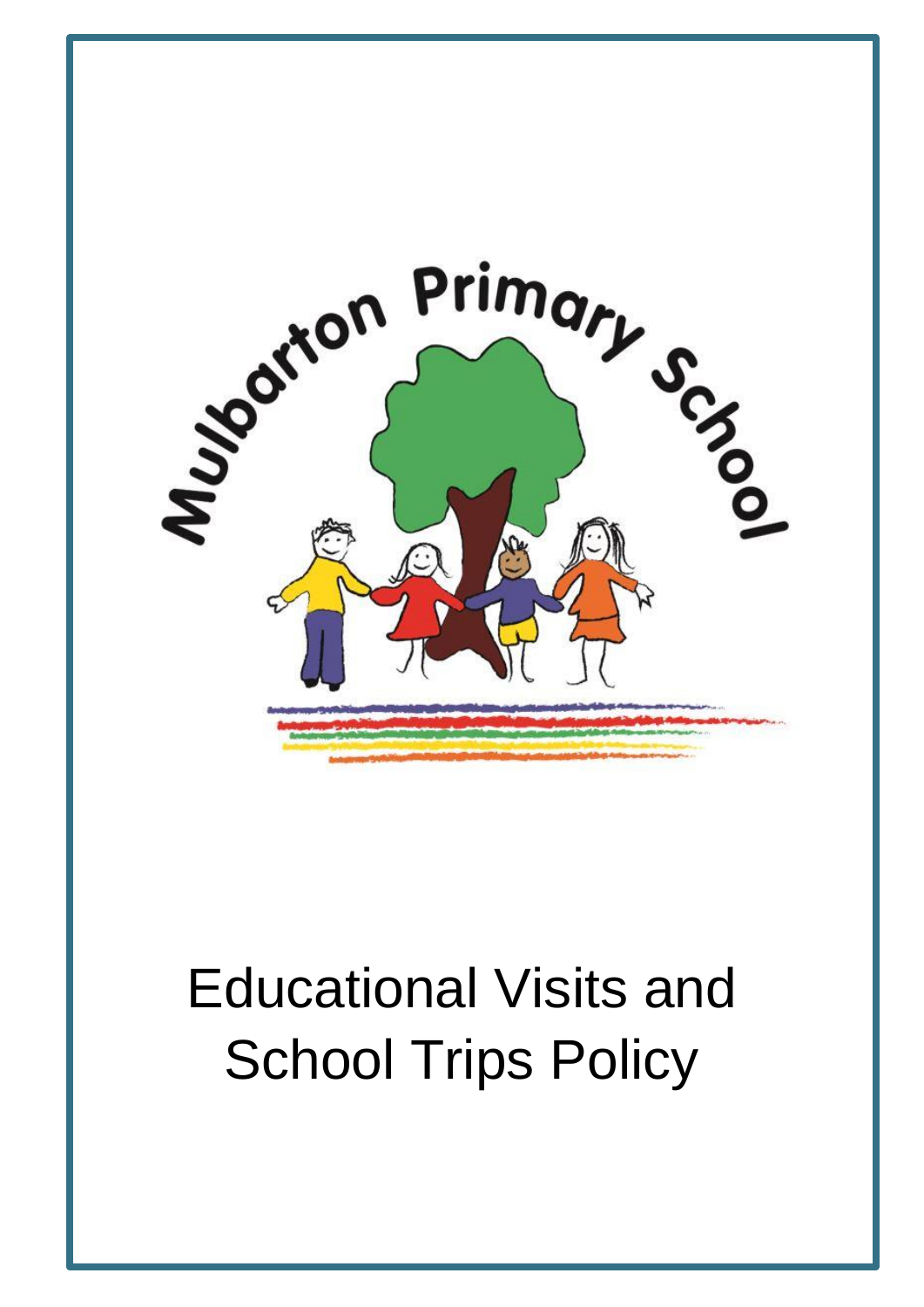# **Statement of intent**

Mulbarton Primary School takes the health and wellbeing of our staff and pupils very seriously. We take reasonable steps, as stated in the Health and Safety at Work etc. Act 1974, to ensure the health and safety of our employees, as well as our pupils.

This policy has been designed in line with the DfE and HSE guidance, and details our responsibilities for pupils and staff members while out on educational visits and school trips.

Signed by:

Bev Theobald **Headteacher** Headteacher **Date: May 2022** 

Kevin Holland Chair of governors Date: May 2022

Next review due June 2023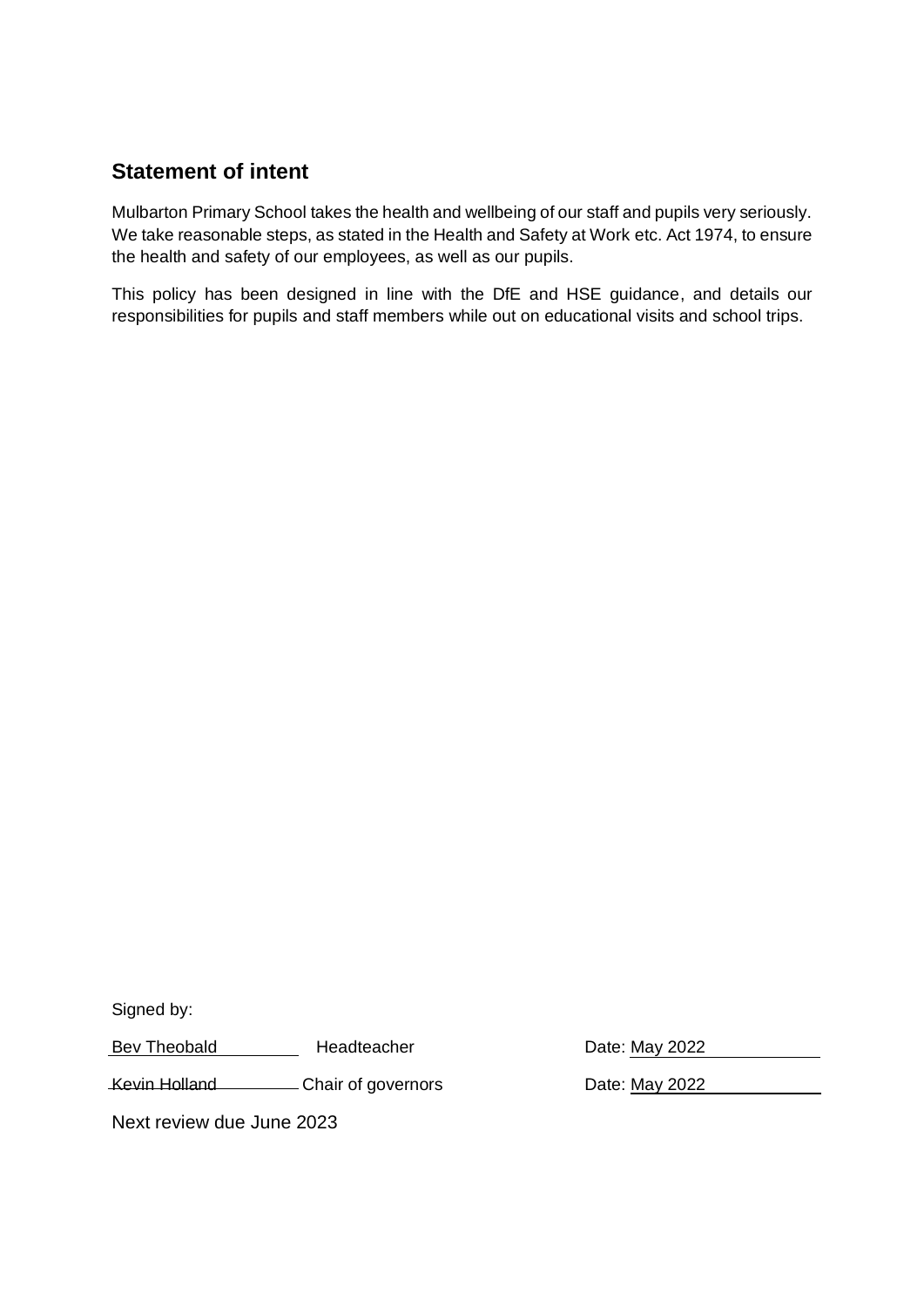# **1. Legal framework**

- 1.1. This policy has been created with regard to the following statutory legislation, including, but not limited to:
	- The Health and Safety at Work etc. Act 1974
- 1.2. This policy has also been created with due regard to the following DfE guidance:
	- DfE (2014) 'Charging for school activities'
- 1.3. This policy should be used in conjunction with the following school policies:
	- Complaints Procedure Policy
	- Behavioural Policy
	- Critical Incidents Policy
	- Health and Safety Policy
	- Charging and Remissions Policy

#### **2. Definitions**

- 2.1. 'In loco parentis' means that the group leader of any school trip or educational visit has a duty of care over the pupils in place of a parent.
- 2.2. 'School trip' means any educational visit, foreign exchange trip, away-day or residential holiday organised by Mulbarton Primary School which takes pupils and staff members off-site.
- 2.3. 'Residential' means any school trip which includes an overnight stay.
- 2.4. Activities of an 'adventurous nature' include, but are not limited to, the following:
	- Trekking
	- Caving
	- Skiing
	- Water sports
	- Climbing

#### **3. Key roles and responsibilities**

- 3.1. The governing body has overall responsibility for the implementation of the Educational Visits and School Trips Policy.
- 3.2. The governing body has overall responsibility for ensuring that the Educational Visits and School Trips Policy, as written, does not discriminate on any grounds, including, but not limited to: ethnicity/national origin, culture, religion, gender, disability or sexual orientation.
- 3.3. The governing body has responsibility for handling complaints regarding this policy as outlined in the school's Complaints Procedure Policy.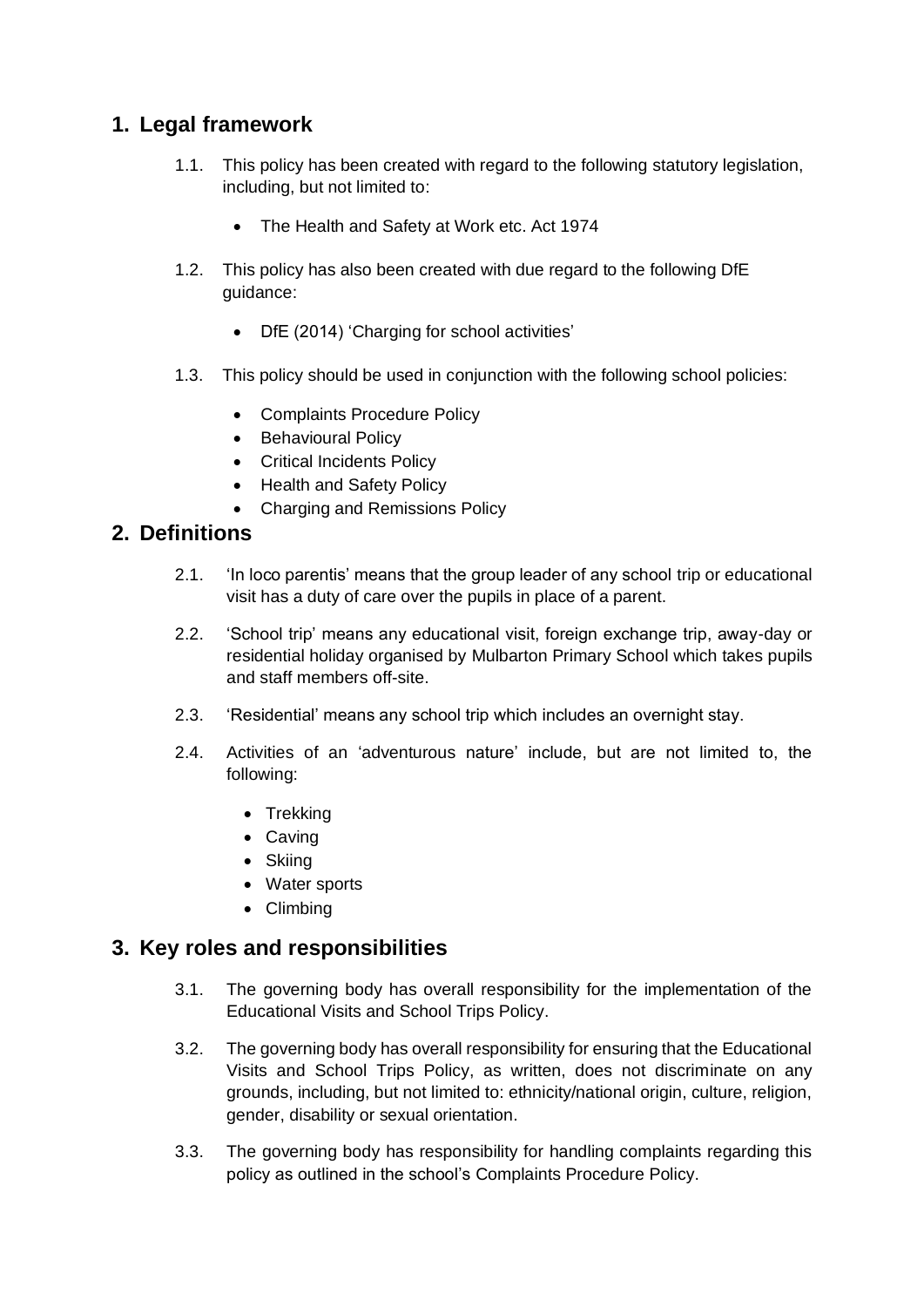- 3.4. The headteacher will be responsible for the day-to-day implementation and management of the Educational Visits and School Trips Policy.
- 3.5. The educational visits lead has responsibility for working with staff to complete risk assessments for each trip. They will then liaise with the headteacher.
- 3.6. Staff will be responsible for following the Educational Visits and School Trips Policy, and for ensuring pupils do so too. They will also be responsible for ensuring the policy is implemented fairly and consistently.
- 3.7. The designated leader in charge of the trip is 'in loco parentis' and has a duty of care to all pupils on the trip.
- 3.8. Pupils are responsible for following instructions from teachers while on educational visits and school trips.
- 3.9. Pupils are responsible for behaving in a manner which matches the ethos of Mulbarton Primary School, and for following the behaviour rules set out in the school's Behavioural Policy as they relate to the Educational Visits and School Trips Policy.

# **4. Training of staff**

4.1. Teachers and support staff will receive regular and ongoing training as part of their CPD.

#### <span id="page-3-0"></span>**5. Risk assessment process**

- 5.1. Our risk assessment process is designed to manage risks when planning trips, while ensuring that learning opportunities are experienced to the fullest extent.
- 5.2. The process is as follows:
	- Identify the hazards
	- Decide who might be harmed and how
	- Evaluate the risks and decide on precautions
	- Record your findings and implement them
	- Review your assessment and update if necessary
- 5.3. A risk assessment form is available in Appendix 3, although most will be completed using the Norfolk Evolve system online.

# **6. Parental consent**

6.1. Parental consent is not generally required for off-site activities within the village that take place during school hours.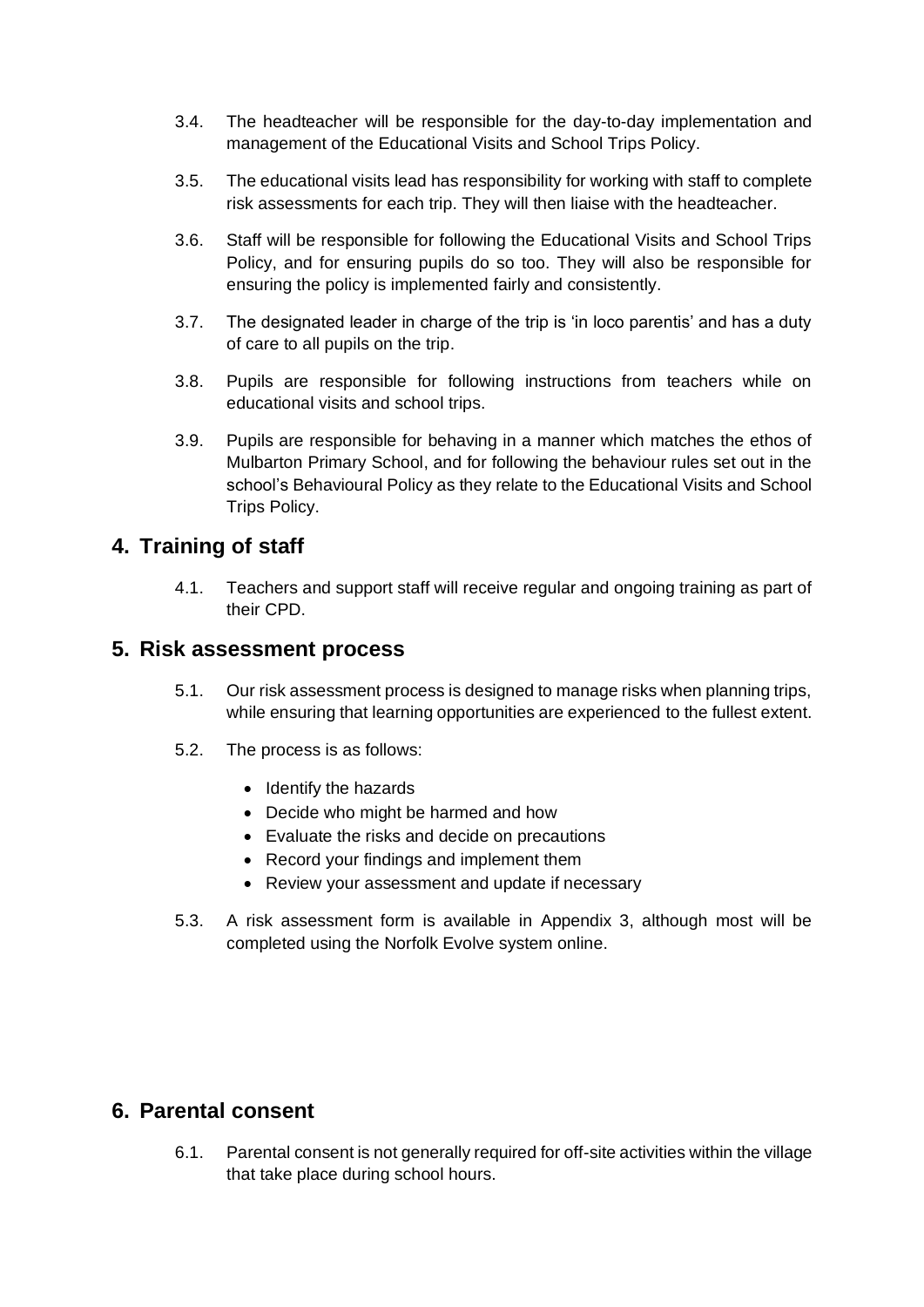- 6.2. Written consent is required for:
	- Activities of an adventurous nature.
	- Residential trips.
	- Trips within school hours that are out of the village.
	- Trips outside of school hours.
- 6.3. Parents will be informed of activities by letter and will have the opportunity to withdraw their child from taking part.

# **7. Staffing ratios**

7.1. There will be sufficient staff to cope in an emergency and generally. Our staff to pupil ratios are determined by the nature of each trip and the cohort attending. Ratios will be approved by the LA via Evolve.

# **8. Insurance and licensing**

- 8.1. When planning activities of an adventurous nature in the UK, the educational visits coordinator will check that the provider of the activity holds a current licence.
- 8.2. Insurance will be organised for every trip, no matter how short, to ensure adequate protection and medical cover.
- 8.3. Where a crime is committed against a member of the party, it will be reported to local police as soon as possible.
- 8.4. Medical expenses will be recorded and stored in the school office.

#### **9. If things go wrong**

- 9.1. In the case of accidents and injuries while on a school trip in the UK, the school's accident reporting process will begin, as detailed in the Health and Safety Policy.
- 9.2. Written records of any incident will be kept.
- 9.3. Media enquiries will be referred to the headteacher or, if they are not available, the deputy headteacher or the clerk to governors.
- 9.4. Teachers will use guidance as set out in the Critical Incident Policy, in particular the 'after a critical incident' section, to ensure the safety of pupils and staff should anything happen, e.g. a terrorist attack.
- 9.5. Teachers will be briefed on how to react and respond should an emergency situation occur, e.g. a terrorist attack.
- 9.6. Relevant risk assessments will be undertaken before the trip, including for points of interests, such as museum and hotel risk assessments.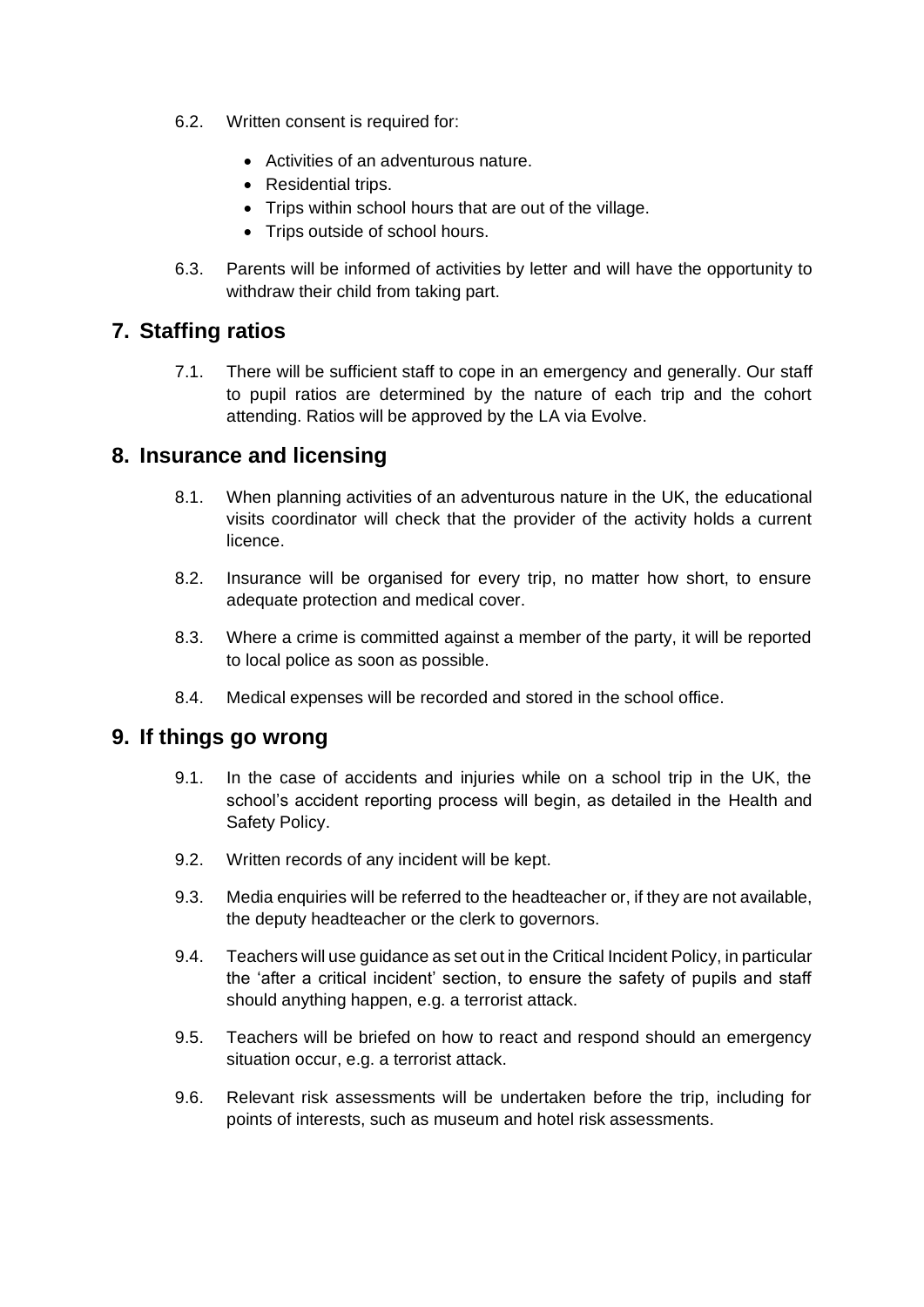- 9.7. Pupils and teachers are informed of an evacuation plan before entering trip venues; this should include an agreed rendezvous point, to ensure everyone knows what to do in an emergency.
- <span id="page-5-0"></span>9.8. To ensure pupils are easily identifiable, they must wear their school uniform unless the nature of the trip deems that the children are required to wear specific clothing.

#### **10. If someone goes missing**

- 10.1. The school places pupil and staff safety as its top priority when participating in school trips.
- 10.2. Before embarking on the trip, extensive risk assessments are undertaken in accordance with [section five](#page-3-0) of this policy.
- 10.3. The educational visits coordinator will communicate with the venues of the school trips to ensure the correct group sizes are planned for each setting.
- 10.4. When travelling with a pupil with special educational needs and disabilities (SEND), the educational visits coordinator will ensure an adult is with them at all times and the visit is adequately modified to suit the pupil's needs in accordance with [section 11](#page-6-0) of this policy.
- 10.5. All people on the trip will be provided with a contact sheet for all members of staff, in the event they're unable to locate their group.
- 10.6. All staff members and will be required to carry mobile phones with them at all times.
- 10.7. Upon arriving at every venue the trip leader will identify a rendezvous point, where pupils and adults should go if they become separated from the rest of the group.
- 10.8. Pupils and staff will wear Mulbarton Primary School branded clothing, in accordance with point [10.9,](#page-5-0) in order to make them easily identifiable.
- 10.9. Regular head counts of all pupils and staff will take place sporadically throughout the day to ensure all persons are present at all times.
- 10.10. In the event someone goes missing whilst on a school trip domestically:
	- The trip leader will ensure the safety of the remaining pupils and staff by taking a register to identify who is missing.
	- The trip leader will immediately identify at least one adult to start looking for the person. The adult/s will look for the person until, where necessary, the police arrive.
	- Where possible, the venue will be notified of the missing person to help ensure the person is found quickly.
	- If the person cannot be contacted or located within 10 minutes, the local police or relevant authorities, should be contacted.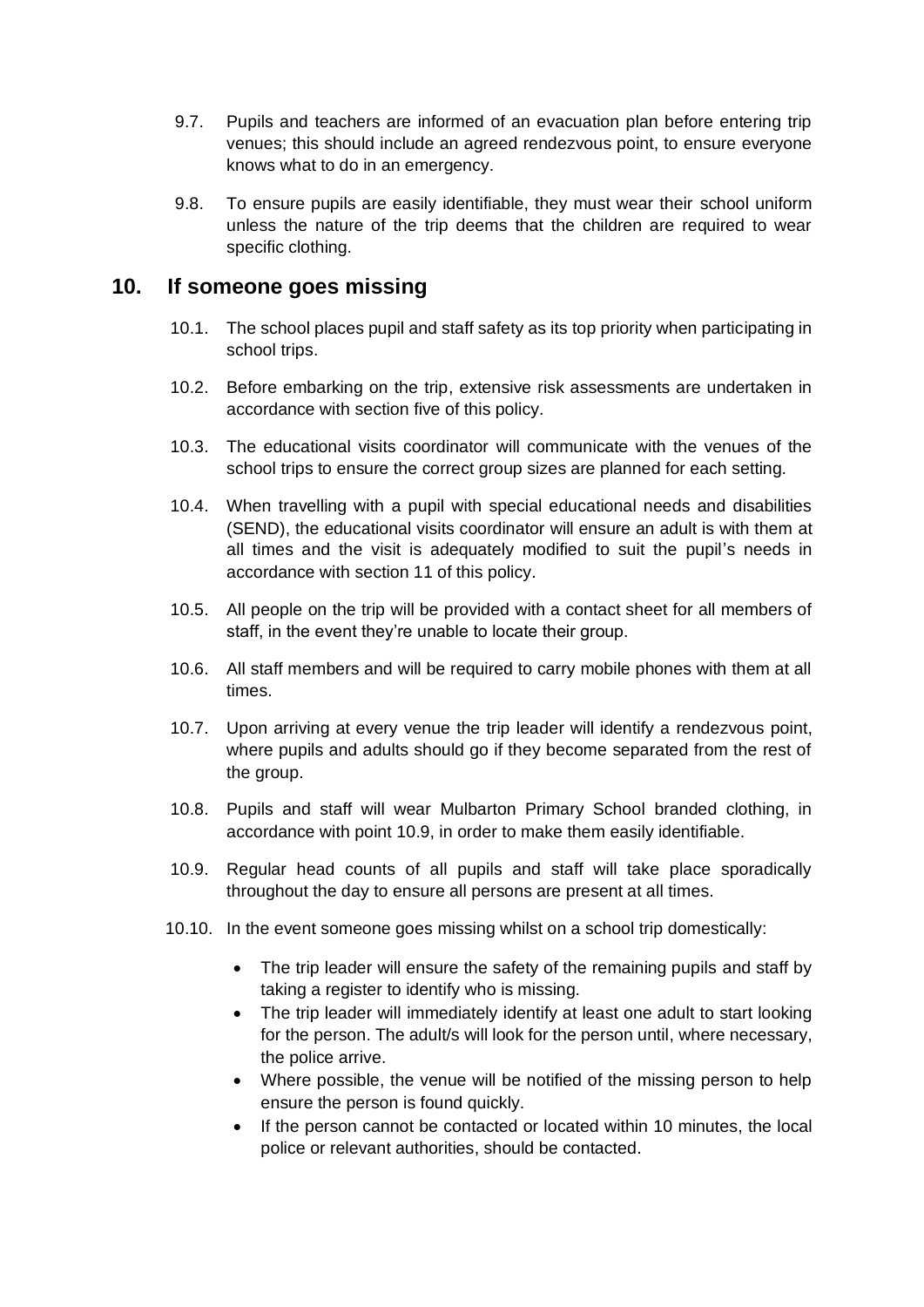- If the police are called, the trip leader should contact the headteacher, or other available person, back at the school and inform them of what has happened.
- 10.11. If a member of the party has gone missing and is subsequently found, the trip leader will:
	- Review the group sizes and staffing ratios to ensure no one becomes separated from their group.
	- Review whether more registers should be conducted throughout the day.
	- Assess which venues they attend to ensure they're suitable for the group.
	- Make recommendations to the educational visits coordinator to ensure similar incidents can be avoided in the future.
- 10.12. If the police, or another authority, is called to an incident where someone is missing, they will oversee locating the person and will advise on factors including, but not limited to, when to contact next of kin.
- 10.13. If the missing person cannot be found, the group will return to school.

# <span id="page-6-0"></span>**11. Special educational needs and disabilities (SEND)**

- 11.1. Where possible, activities and visits will be adapted to enable pupils with SEND to take part.
- 11.2. Where this is not possible, an alternative activity of equal educational value will be arranged for all pupils.

#### **12. Finance**

- 12.1. The financial procedures outlined in the school's Charging, Remissions, Voluntary Contributions and Refunds Policy will always be followed when arranging trips.
- 12.2. The school will act in accordance with the DfE's guidance document 'Charging for school activities' (2014) and, therefore, will only charge for trips which are classed as an 'optional extra'. This is education provided outside of school time which is not:
	- Part of the national curriculum.
	- Part of a syllabus for an examination that the pupil is being prepared for at the school.
	- Part of religious education.
- 12.3. Any charge made in respect of pupils will not exceed the actual cost of providing the trip, divided equally by the number of pupils participating.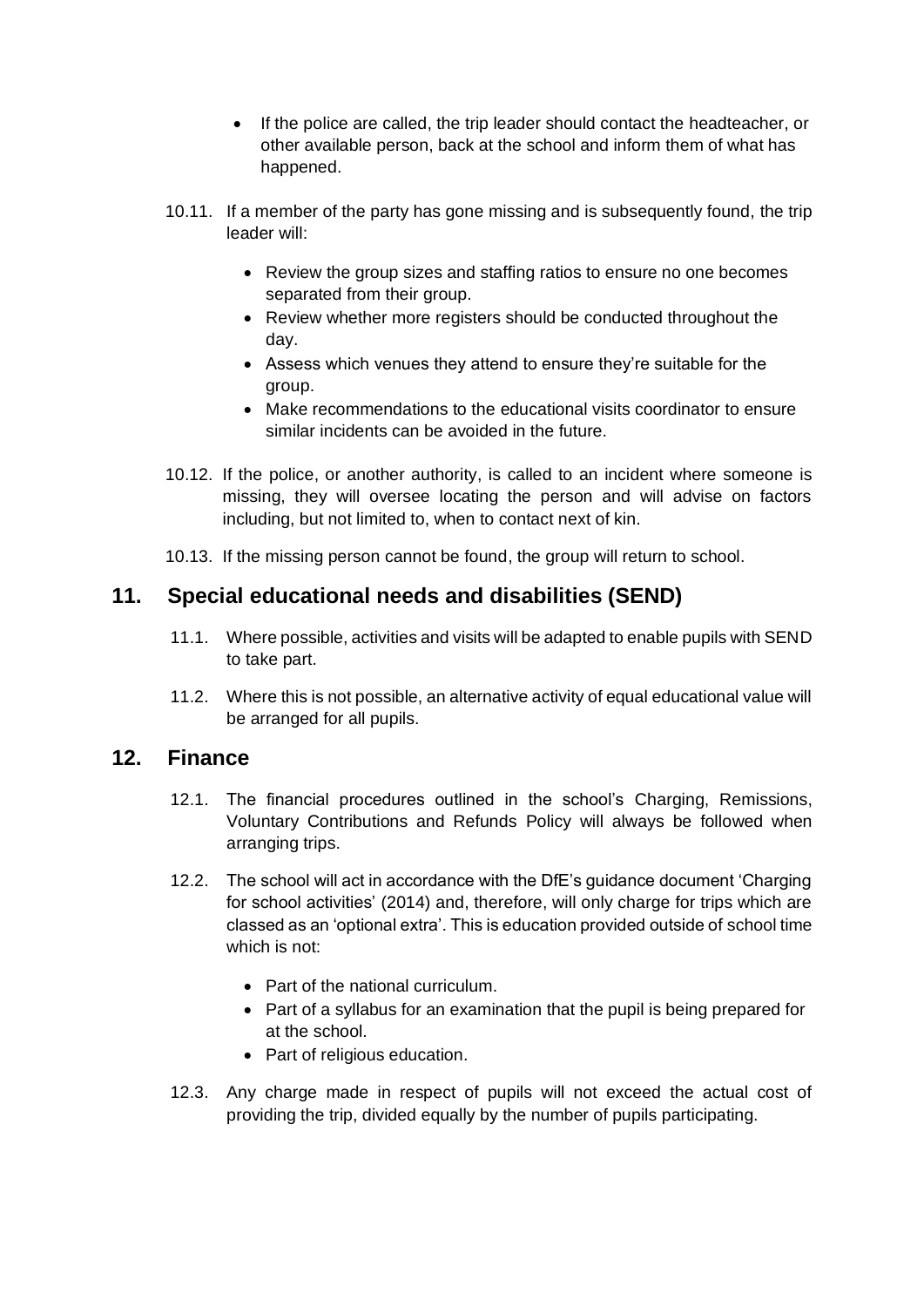- 12.4. Money for school trips will always be paid directly to the school, via the online payment system. Under no circumstances should school trip monies be processed through personal accounts.
- 12.5. In the event that the trip is cancelled due to unforeseeable circumstances, it is at the headteacher's discretion as to whether a refund is given to parents. The headteacher will consult the governing board on the matter, taking into account the cost to the school, including alternative provision costs.
- 12.6. If a child is absent on the day of the trip, a refund will only be possible if the venue/provider does not charge for that child. There will be no refund of transport costs.
- 12.7. In the event that a pupil cancels their place on a trip, it is at the headteacher's discretion as to whether a refund is given to parents. The headteacher will consult the governing board on the matter, taking into account the pupil's circumstances for cancelling their place, whether the school will be reimbursed for the pupil's place on the trip, and whether the space on the trip can be offered to someone else.
- 12.8. Where a pupil has previously cancelled a space on a school trip, and received a full refund, the school has the right to refuse to admit the pupil to attend future trips and visits.
- 12.9. Mulbarton Primary School will take a common sense approach to refunds and cancellations, ensuring that all pupils are treated equally.
- 12.10. Once trip arrangements are booked and confirmed, if contributions to a trip exceed the total cost of the trip, a refund will be given where the excess is £5, or more, per pupil.
- 12.11. Any excess of expenditure will be subsidised by the school fund.

# **13. Planning school trips**

- 13.1. Prior to planning a school trip, the following guidance should be read by organisers:
	- The DfE's [Health and Safety: Advice on Legal Duties and Powers](https://www.gov.uk/government/publications/health-and-safety-advice-for-schools) (2014)
	- The HSE's [School Trips and Outdoor Learning Activities](http://www.hse.gov.uk/services/education/school-trips.pdf) (2011)

#### **14. Monitoring and review**

- 14.1. The effectiveness of this policy will be monitored continually by the headteacher. Any necessary amendments may be made immediately.
- 14.2. The scheduled review date for this policy is June 2023.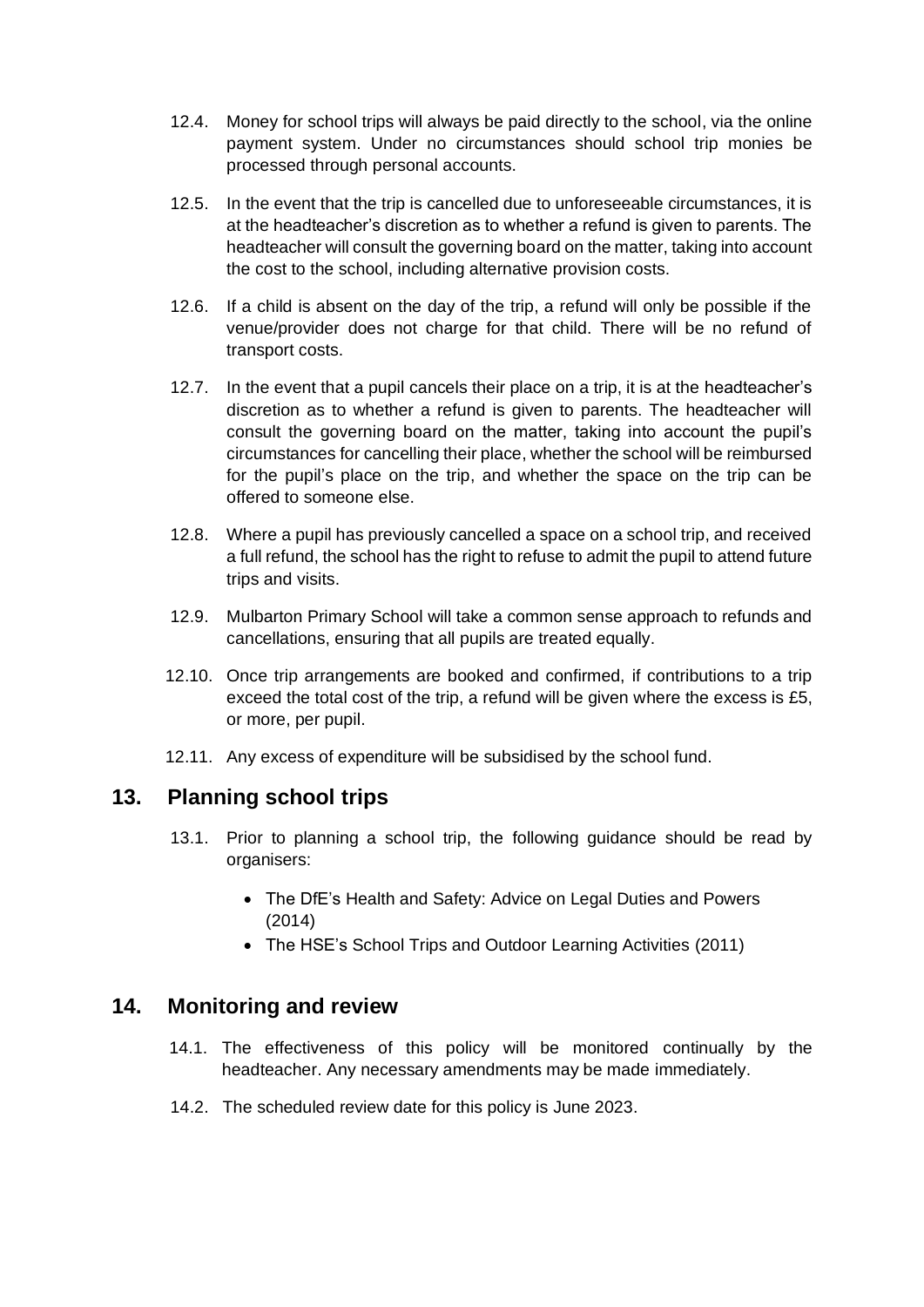# **Appendix 3 – Educational Visits and School Trips Risk Assessment**

| Assessment conducted by: | Job title:       | Covered by this assessment:<br>and |  |  |  |
|--------------------------|------------------|------------------------------------|--|--|--|
| Date of assessment:      | Review interval: | Date of next review:               |  |  |  |

| <b>Related documents</b>                                                                                                                                                     |  |
|------------------------------------------------------------------------------------------------------------------------------------------------------------------------------|--|
| Health and Safety Policy, First Aid Policy, School Emergency Procedure, Educational Visits and School Trips Policy, Code of<br><b>Conduct, Coach Travel Risk Assessment.</b> |  |

| <b>Risk rating</b>   |                                                                            | <b>Likelihood of occurrence</b> |                 |            |  |  |
|----------------------|----------------------------------------------------------------------------|---------------------------------|-----------------|------------|--|--|
|                      |                                                                            | Probable                        | <b>Possible</b> | Remote     |  |  |
| <b>Likely impact</b> | <b>Major</b><br>Causes major physical injury, harm or<br>ill-health.       | High(H)                         | Н               | Medium (M) |  |  |
|                      | <b>Severe</b><br>Causes physical injury or illness<br>requiring first aid. | Н                               | M               | Low $(L)$  |  |  |
|                      | Minor<br>Causes physical or emotional<br>discomfort.                       | M                               |                 |            |  |  |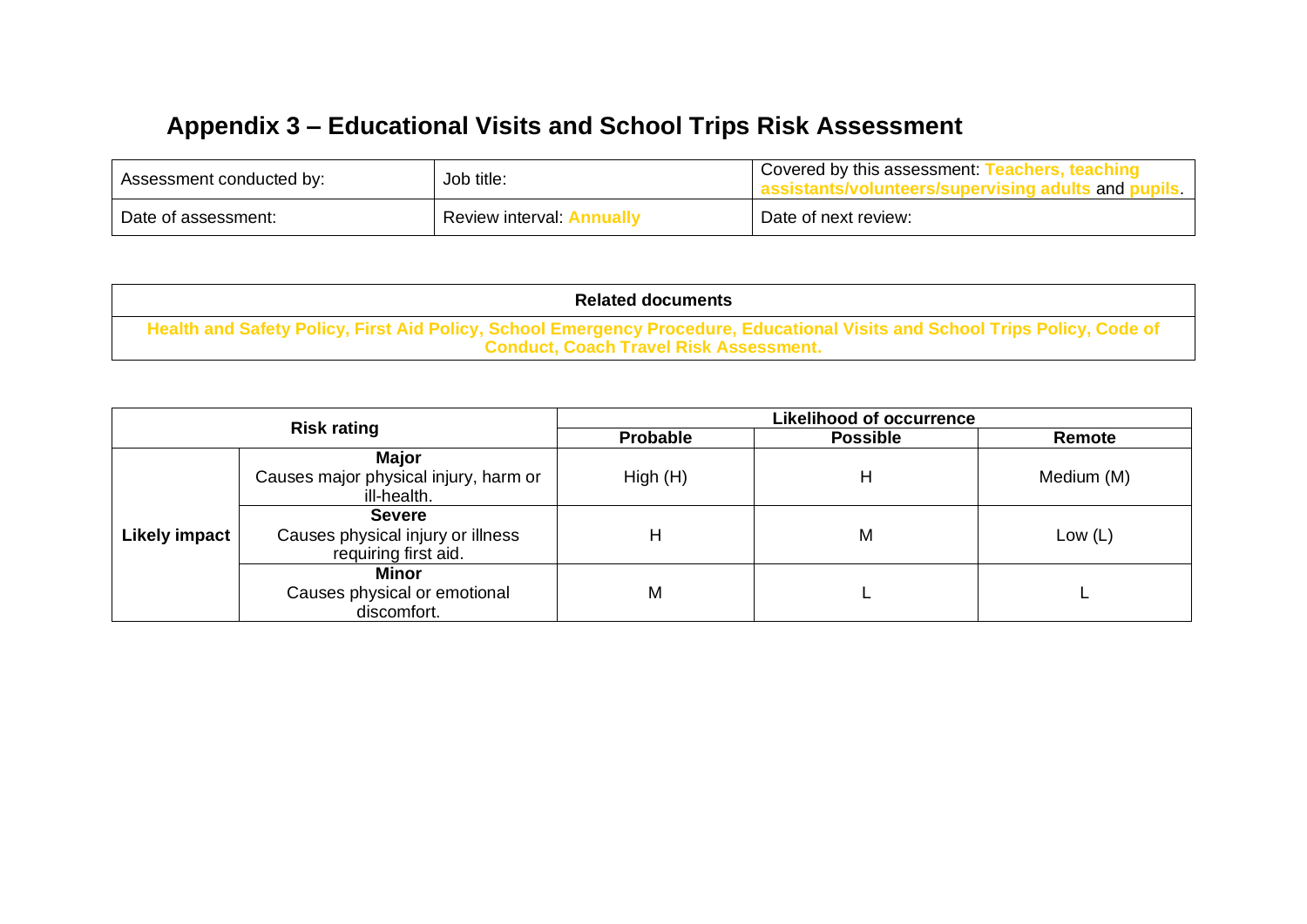| Areas of concern             | <b>Risk</b><br>rating<br>prior to<br>action<br>H/M/L | <b>Recommended controls</b>                                                                                                                                                                                                                                                                                                                       | In place?<br>Yes/No | By whom?           | <b>Deadline</b> | <b>Risk</b><br>rating<br>following<br>action<br>H/M/L |
|------------------------------|------------------------------------------------------|---------------------------------------------------------------------------------------------------------------------------------------------------------------------------------------------------------------------------------------------------------------------------------------------------------------------------------------------------|---------------------|--------------------|-----------------|-------------------------------------------------------|
| Policy and<br>procedures     | н                                                    | Written procedures for ensuring the health and safety<br>of pupils and staff members are in place. They are<br>agreed by the governing board and reviewed<br>annually.<br>Existing risk assessments are in place based on<br>knowledge, experience and training.                                                                                  | Ÿ                   | <b>Headteacher</b> | XX.XX.X<br>x    | M                                                     |
| Inadequate<br>leadership     |                                                      | Trip leaders are trained, experienced and competent.<br>All adults in the group have clearly defined roles and<br>responsibilities.<br>The trip leader is experienced in class visits.<br>$\bullet$<br>The trip leader visits the venue prior to the class visit<br>to identify potential dangers.                                                |                     |                    |                 |                                                       |
| Hazards specific to<br>venue |                                                      | All trip leaders are familiar with any guidance offered<br>by the venue's management, including first aid and<br>emergency procedures.<br>Pupils are briefed regarding:<br>Expected behaviour.<br>'No-go' areas.<br>Meeting points.<br>Meeting times.<br>Contacting staff in an emergency.<br>Emergency procedures.<br>Emergency contact details. |                     |                    |                 |                                                       |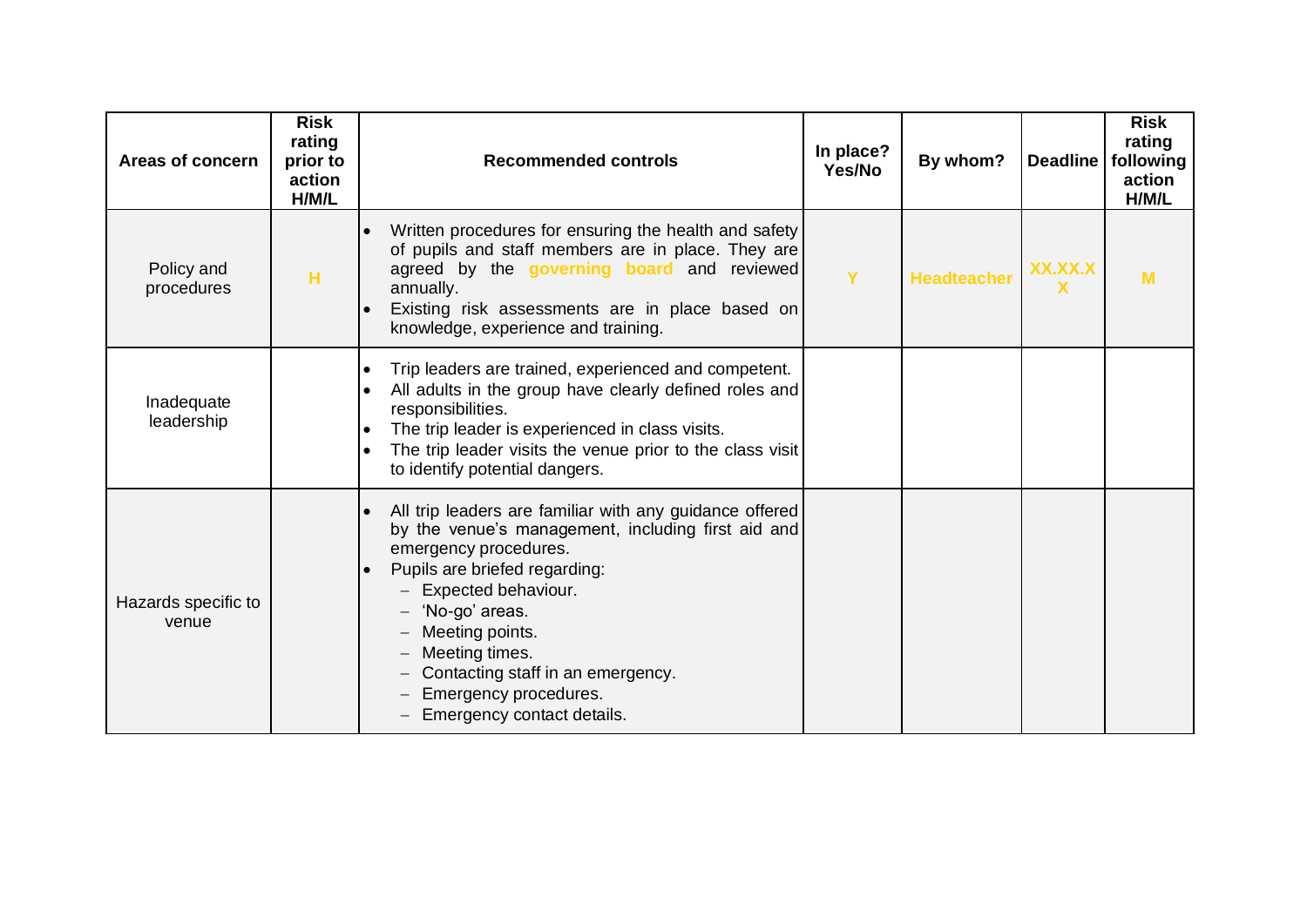| Areas of concern                 | <b>Risk</b><br>rating<br>prior to<br>action<br>H/M/L | <b>Recommended controls</b>                                                                                                                                                                                                                                                                                                                                                                                            | In place?<br>Yes/No | By whom? | <b>Deadline</b> | <b>Risk</b><br>rating<br>following<br>action<br>H/M/L |
|----------------------------------|------------------------------------------------------|------------------------------------------------------------------------------------------------------------------------------------------------------------------------------------------------------------------------------------------------------------------------------------------------------------------------------------------------------------------------------------------------------------------------|---------------------|----------|-----------------|-------------------------------------------------------|
| Lost group<br>members            |                                                      | Large groups are divided into smaller groups with<br>adequate supervision.<br>Name checks are conducted at each rendezvous<br>point.<br>An established contingency plan is in place for dealing<br>with a lost group member.                                                                                                                                                                                           |                     |          |                 |                                                       |
| Transport                        |                                                      | A reputable coach company, preferably one the school<br>has experience working with, is used.<br>If public transport is utilised, a separate risk<br>assessment is created to ensure all risks are identified<br>regarding the mode of transport.                                                                                                                                                                      |                     |          |                 |                                                       |
| Confrontation with<br>the public |                                                      | All pupils are briefed on expected code of conduct.<br>A buddy system is used to ensure pupils are<br>responsible for each other and that pupils are never<br>alone.<br>Pupils are told what to do if approached inappropriately<br>by a stranger.<br>When travelling on public transport, seats are booked<br>in advance and group seating is secured.<br>Adult leaders will sit at both ends of the block of pupils. |                     |          |                 |                                                       |
| Car parks                        |                                                      | Adult leaders are first off and on the coach/minibus.<br>Pupils are led quickly and safely in a line to an area<br>free from vehicles.                                                                                                                                                                                                                                                                                 |                     |          |                 |                                                       |